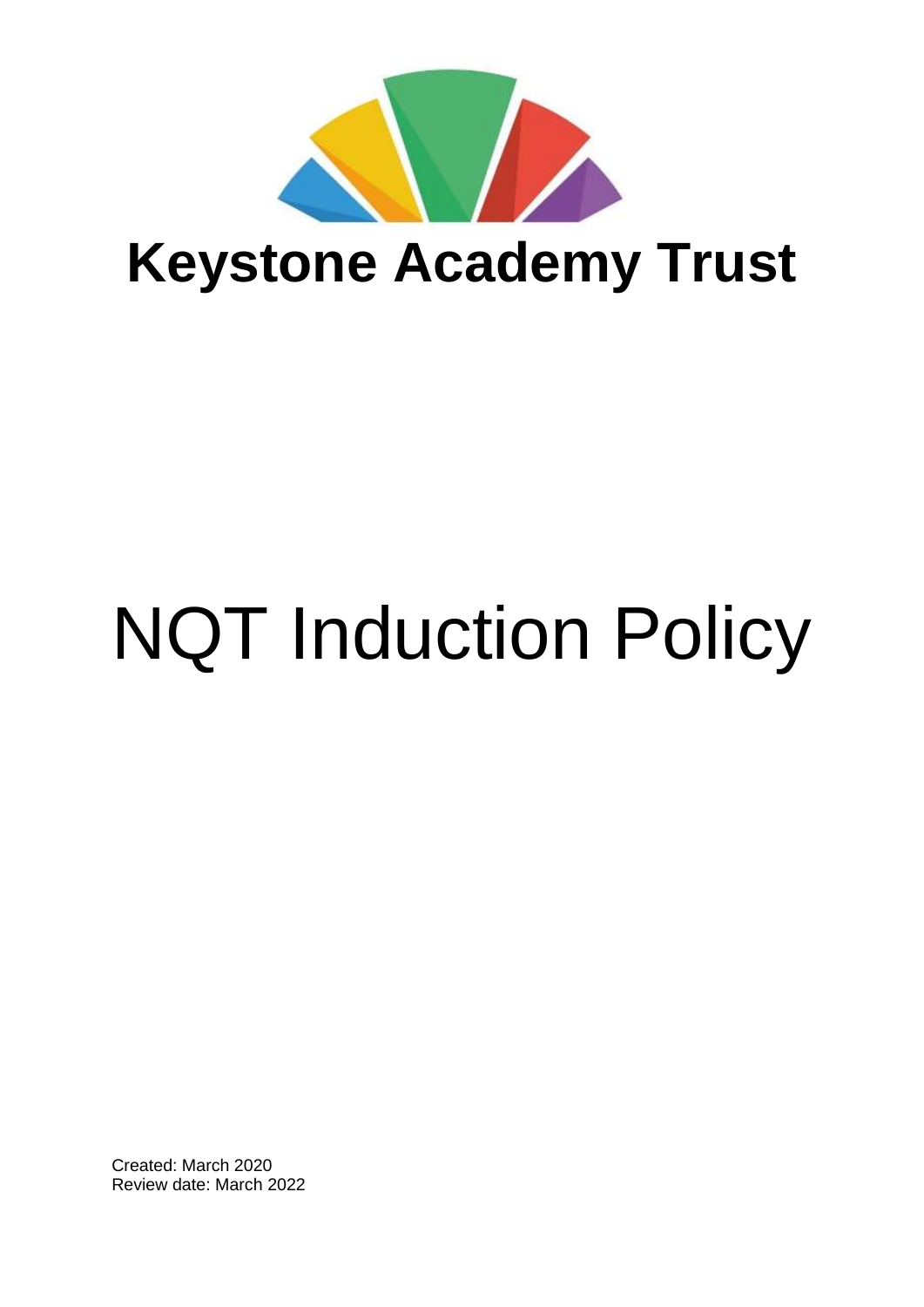#### **Contents:**

[Statement of intent](#page-2-0)

- 1. Legal framework
- 2. Roles and responsibilities
- 3. Statutory induction
- 4. Suitable posts
- 5. Monitoring, support and assessment
- 6. Completing the induction period
- 7. Record keeping
- 8. Confidentiality
- 9. Special circumstances
- 10. [Unsatisfactory](#page-11-0) progress and appeals
- 11. [Monitoring](#page-11-1) and review

# **Appendix**

Appendix A: Exemptions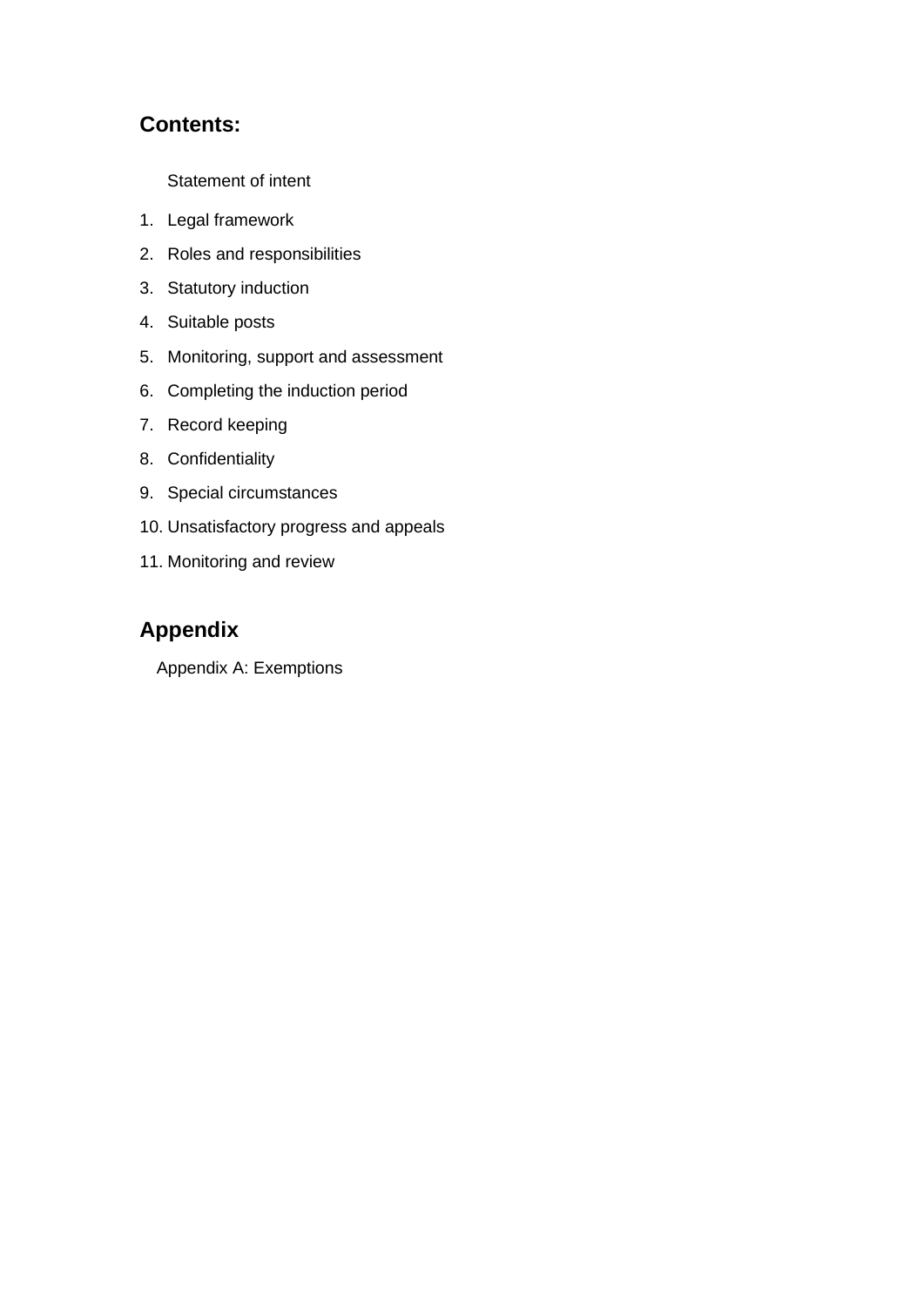# <span id="page-2-0"></span>**Statement of intent**

The Keystone Academy Trust recognise that the successful appointment and induction of a Newly Qualified Teacher (NQT) strongly contributes to both the development of the school and the NQT. NQTs bring new ideas and fresh approaches to teaching. In turn, the school endeavours to develop and nurture a promising career.

The induction period for an NQT will:

- Enable an NQT to build upon existing knowledge, skills and understanding.
- Assist an NQT in becoming a full member of the teaching profession and provide a foundation for Continuing Professional Development (CPD).
- Enable an NQT to meet identified goals and complete their induction year to the required standard.
- Be systematic, fair and rigorous in the assessment of an NQT's professional practice.
- Provide support to NQTs failing to make satisfactory progress.

This policy has been established to ensure the requirements listed above are met, all parties benefit from arrangements and that all staff members know their roles, responsibilities and expected practice.

| Signed by: |                               |       |  |
|------------|-------------------------------|-------|--|
|            | Headteacher/Head<br>of School | Date: |  |
|            | Chair of Governors Date:      |       |  |
|            |                               |       |  |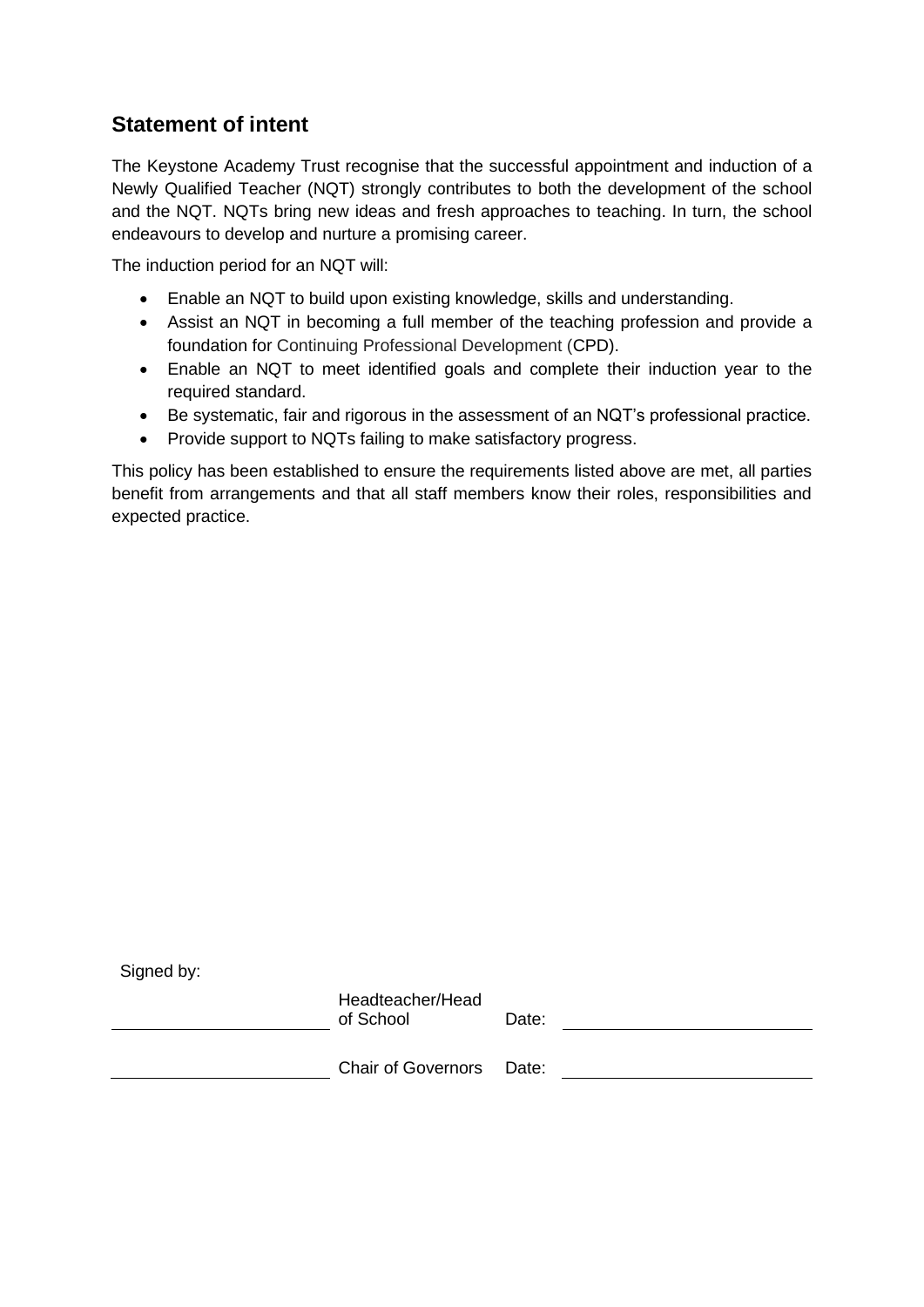# **1. Legal framework**

- 1.1. This policy has due regard to legislation and Department for Education (DfE) guidance, including, but not limited to, the following:
	- DfE (2018) Induction for newly qualified teachers (England)
	- DfE (2011) Teachers' standards
	- Education Act 2002
	- Education (Induction Arrangements for School Teachers) (England) Regulations 2012
- 1.2. This policy makes reference to the following Trust policies:
	- Complaints Procedures Policy
	- General Data Protection Regulation (GDPR) Compliant Records Management Policy

#### **2. Roles and responsibilities**

- 2.1. NQTs are responsible for:
	- Providing evidence that they have Qualified Teacher Status (QTS) and are eligible to start their inductions.
	- Meeting with their induction tutor to agree on priorities for their programme and review these at regular intervals.
	- Discussing and agreeing on their reduced timetable allowance with their induction tutor.
	- Participating in the agreed monitoring and development programmes.
	- Providing evidence of their progress against the required standards.
	- Raising any concerns that they have with their induction tutor.
	- Consulting the appropriate body if there are difficulties with resolving issues with the tutor/school.
	- Participating in the scheduled classroom observations, progress reviews and formal assessment meetings.
	- Agreeing on the start and end dates of the induction period, including any absences, with their induction tutor.
	- Retaining copies of all assessment forms.
- 2.2. The Headteacher/Head of School is responsible for:
	- Ensuring that the NQT is provided with the Safeguarding and Child Protection Policy, Behaviour Policy, Code of Conduct, and Keeping Children Safe in Education: Part one.
	- Ensuring the NQT knows the identity and role of the Designated Safeguard Lead (DSL) and any deputies.
	- Ensuring that the NQT knows the school's response to children who go missing from education.
	- Ensuring that the NQT has been awarded QTS.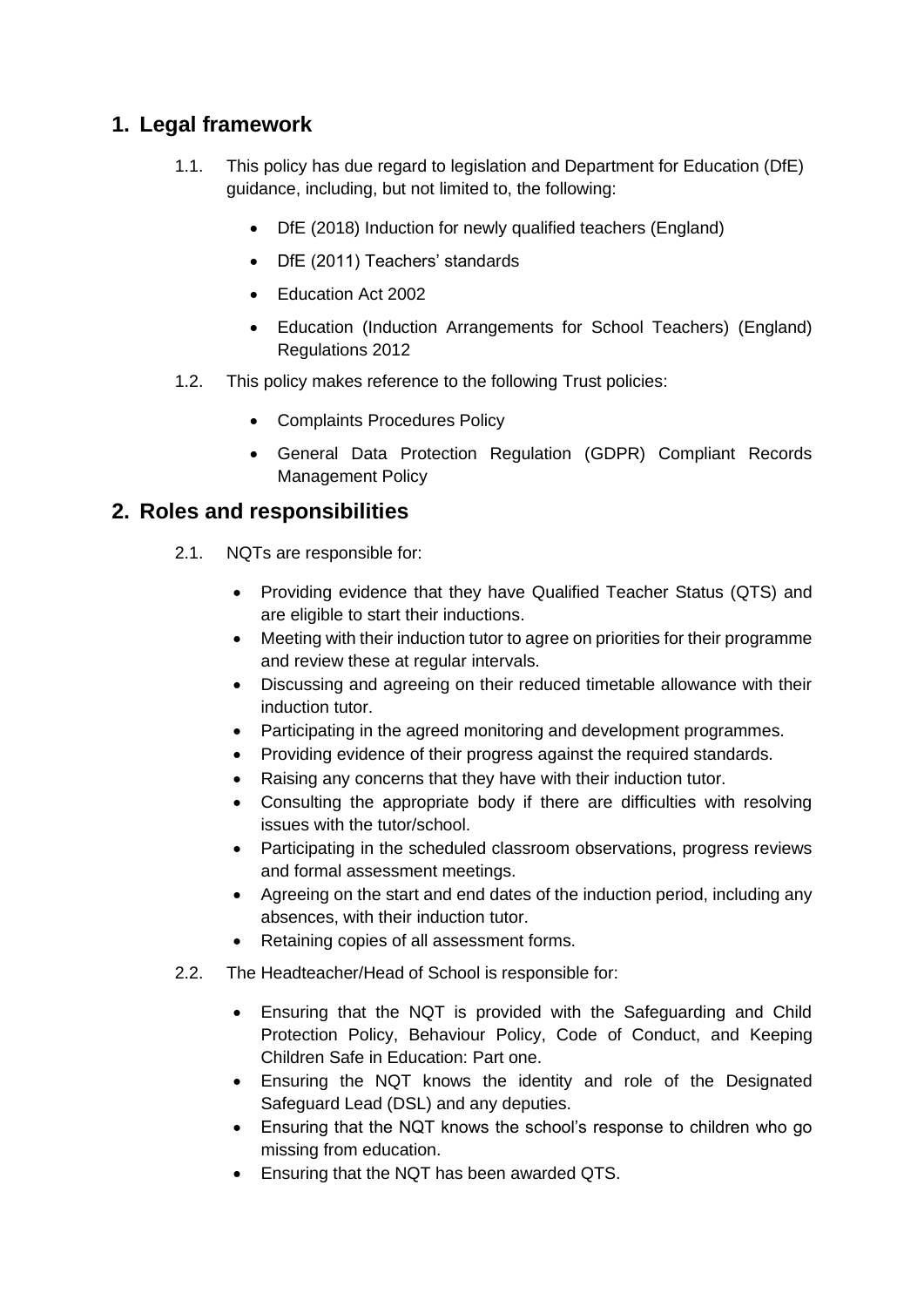- Clarifying whether the NQT needs to serve an induction period or is exempt from it.
- Ensuring that a teacher who does not satisfactorily complete an induction period is eligible to carry out short-term supply work.
- Agreeing with the NQT on which body will act as the appropriate body, in advance of the NQT starting the induction programme.
- Informing the appropriate body of when an NQT is taking up a post in which they will be undertaking induction.
- Meeting the requirements of a suitable post for induction.
- Making sure that the induction tutor has received suitable training and has the time to carry out the role effectively.
- Ensuring that a personalised induction programme is in place.
- Ensuring that the progress of the NQT is reviewed regularly via termly assessments, observations and feedback of their teaching.
- Making sure that completed reports are sent to the appropriate body for review.
- Retaining accurate records of employment that will count towards the induction period.
- Informing the local governing board about the arrangements which have been put in place to support NQTs who are undergoing induction.
- Making a recommendation to the appropriate body on whether the NQT's performance is satisfactory or requires an extension.
- Participating in the appropriate body's quality assurance process.
- In addition, there may be circumstances when the following should be undertaken:
	- − Obtaining interim assessments from the NQT's previous post.
	- − Alerting the appropriate body when an NQT may not be completing induction satisfactorily.
	- − Ensuring that an NQT who may not be performing against relevant standards is observed by a third-party.
	- − Notifying the appropriate body if an NQT is absent for a total of 30 days or more.
	- − Regularly informing the local governing board about the school's induction procedures.
	- − Discussing with the appropriate body in exceptional cases where it may be appropriate to reduce the length of the NQT's induction period, e.g. where it is deemed the induction period has been satisfactorily completed.
	- − Providing interim assessment reports for staff moving in between formal assessment periods.
	- − Informing the appropriate body when an NQT serving induction leaves the school.
- 2.3. Induction tutors are responsible for:
	- Co-ordinating, guiding and supporting the NQT's professional development.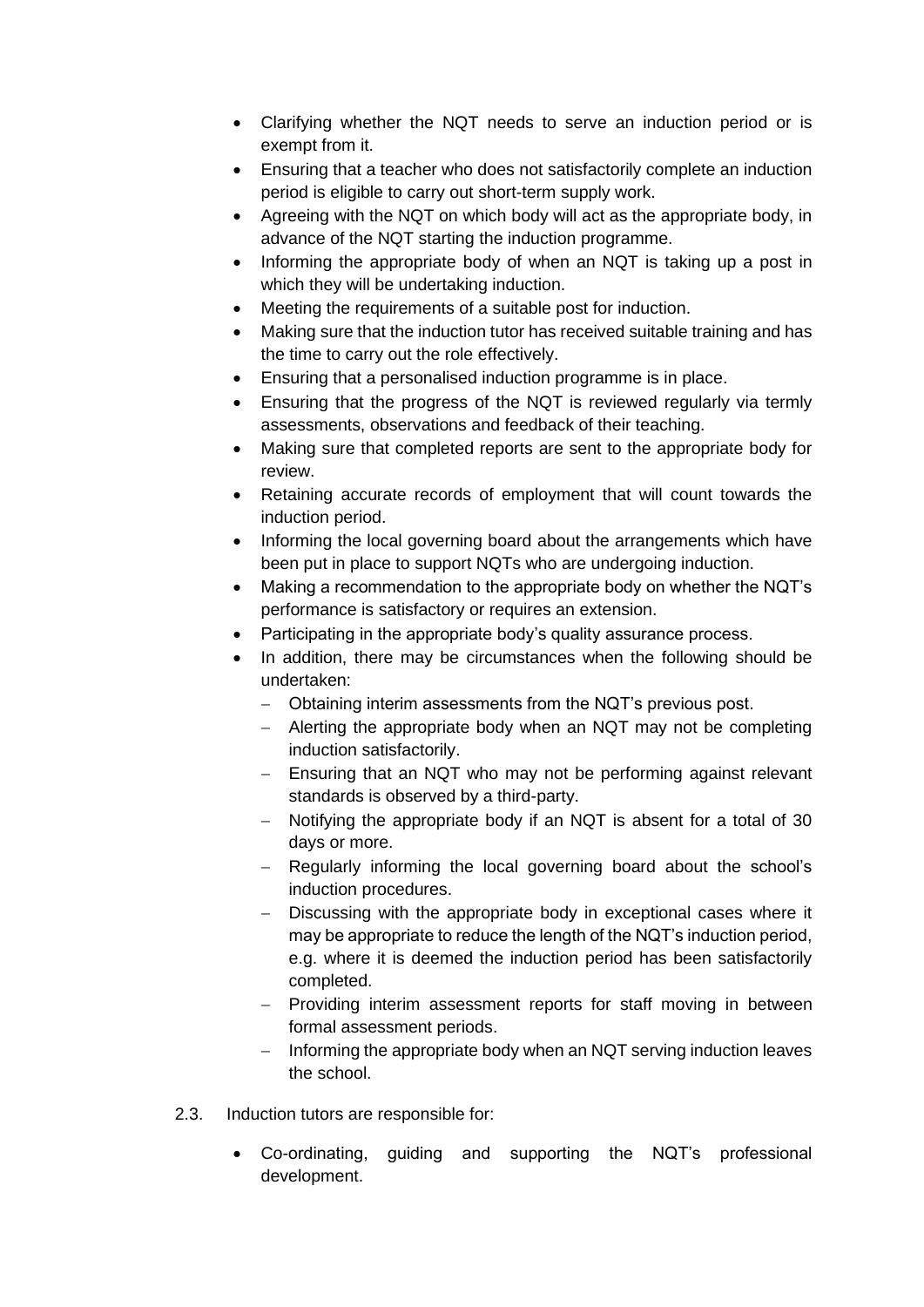- Reviewing NQTs' progress regularly during the induction period.
- Undertaking three formal assessment meetings over the induction period.
- Co-ordinating input from other staff if required.
- Informing the NQT of the judgements to be recorded in the formal assessment record and inviting the NQT to give their comments.
- Observing the teaching of the NQT and providing feedback.
- Letting NQTs know that they may raise concerns about their induction programme and personal progress both inside and outside the school.
- Taking appropriate action if an NQT is facing difficulties.
- 2.4. Appropriate bodies have a quality assurance role and are responsible for:
	- Ensuring the Headteacher/Head of School and local governing board are aware of their responsibilities and are capable of meeting these responsibilities regarding monitoring support and assessment. This includes making sure that each NQT receives a personalised induction programme, designated tutor support and a reduced timetable.
	- Ensuring procedures in place with regard to support, monitoring, assessment and guidance are fair and appropriate.
	- Consulting with the Headteacher/Head of School on the nature and extent of the quality assurance procedures in the school.
	- Taking action to address areas that require further development/support, where an NQT is facing difficulties.
	- Training induction tutors to carry out their role effectively.
	- Contacting a school when the school's responsibilities are not fulfilled.
	- Ensuring that the Headteacher/Head of School has confirmed that the award of QTS has been made.
	- Ensuring the school is providing a reduced timetable in addition to planning, preparation and assessment (PPA) time.
	- Ensuring NQTs are provided with a named contact within the appropriate body to raise concerns if they have any.
	- Ensuring records and assessment reports of NQTs are maintained.
	- Ensuring an agreement is reached with the Headteacher/Head of School and the NQT to determine where a reduced induction period may be appropriate.
	- Ensuring a final decision is made on whether the NQT's performance is satisfactory against the relevant standard.
	- Ensuring they provide the Teaching Regulation Agency (TRA) with information about NQTs who have started, completed, require an extension, or left partway through an induction period.
	- Ensuring they respond to requests from schools and colleges for support and guidance with regard to the NQT's induction programmes.
	- Responding to requests for assistance and advice with training for induction tutors.
- 2.5. The local governing board is responsible for:
	- Ensuring staff and the school are compliant with this policy.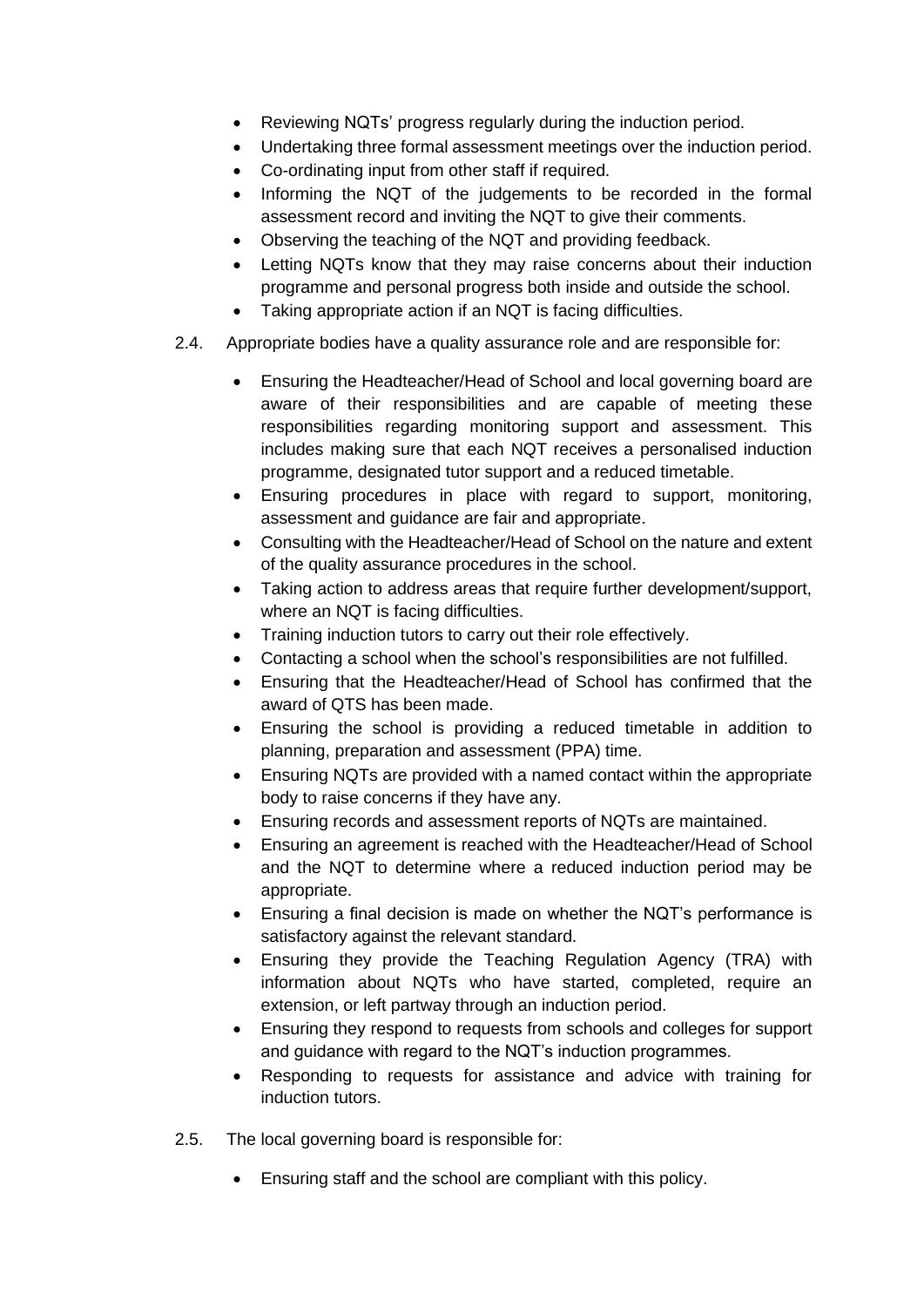- Ensuring the school has the capacity to support the NQT.
- Ensuring the Headteacher/Head of School is fulfilling their responsibilities.
- Investigating concerns raised by an NQT as part of the school's Complaints Procedures Policy.
- Asking for advice from the appropriate body on the school's induction procedures and the responsibilities of staff involved in the process.
- Requesting general reports from the induction tutors on the progress of an NQT.

# **3. Statutory induction**

- 3.1. The statutory induction of an NQT is the bridge between Initial Teacher Training (ITT) and a career in teaching. The school will support the NQT in demonstrating that their performance against relevant standards is satisfactory and equip them with the tools to be a successful teacher.
- 3.2. The Teachers' Standards will be used to assess an NQT's performance at the end of their induction period.
- 3.3. The school will consider the standards against what can reasonably be expected of an NQT.
- 3.4. All judgements will reflect the expectation that the NQT has effectively consolidated their ITT and demonstrated their ability to meet the relevant standards consistently over a sustained period.
	- A qualified teacher will not be employed as a teacher by the school unless they have satisfactorily completed their induction period, or if they meet any of the exemptions listed in Annex A.
- 3.5. Before an NQT undertakes an induction, they must have QTS.
- 3.6. Teachers who completed their ITT between 1 May 2000 and 30 April 2001 are also required to pass the numeracy skills test before completing an induction.
- 3.7. Short-term supply teaching of less than one term will not count towards an NQT's induction as the time frame is too short to enable them to demonstrate performance against relevant standards.
- 3.8. If a supply term is extended, the school will not backdate the induction, but will begin the induction upon extension.
- 3.9. NQTs serving induction on a part-time basis are required to serve the fulltime equivalent of one full academic year.

#### **4. Suitable posts**

4.1. The Headteacher/Head of School and local governing board will determine the suitability of posts for induction, guided by the following considerations. The post will: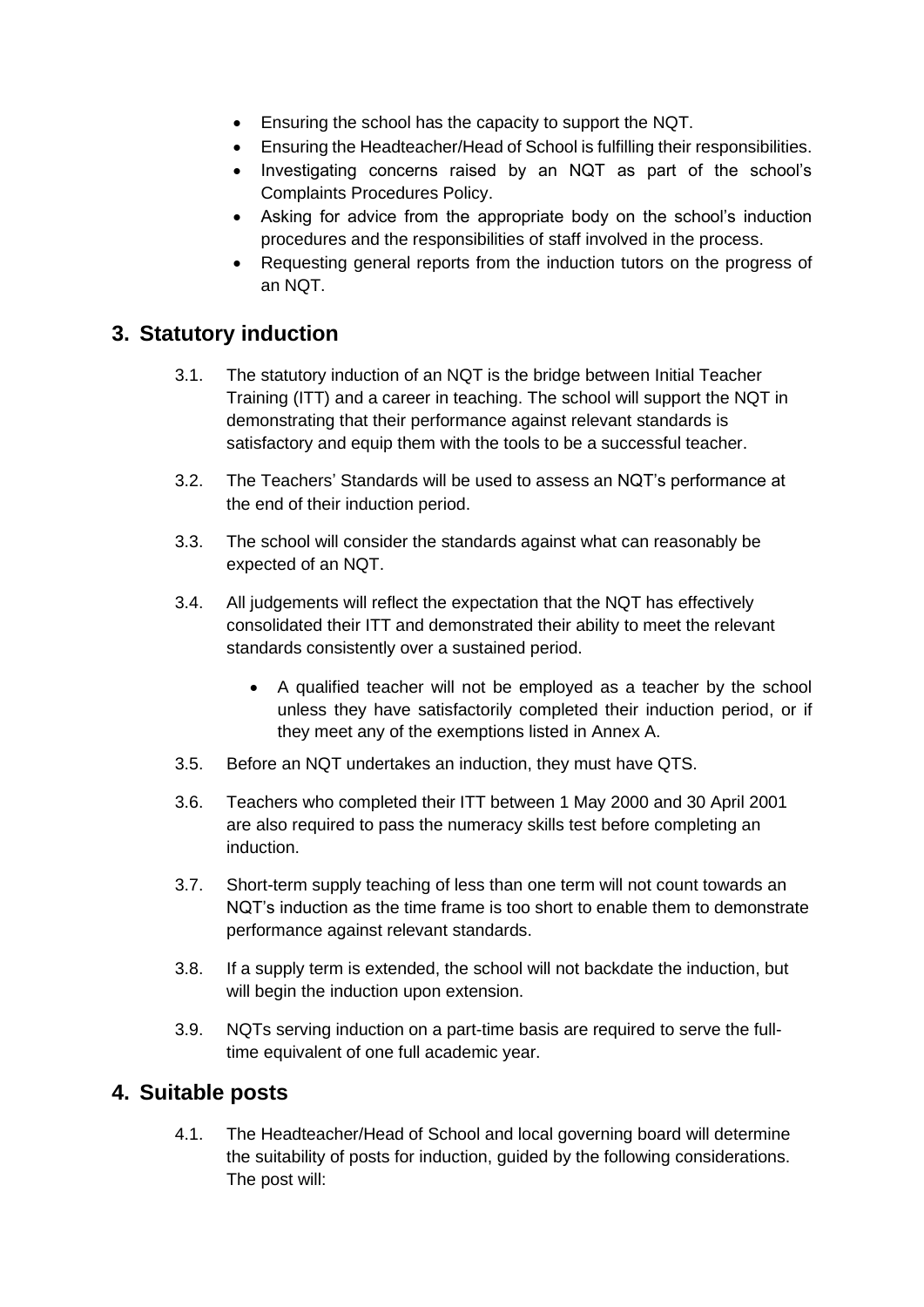- Have an appropriate body to hold the NQT's performance to the relevant standards and quality-assure the process.
- Provide the NQT with the tasks, experience and support needed.
- Ensure the appointment of an induction tutor with QTS.
- Provide the NQT with a reduced timetable to enable them to undertake learning activities (no more than 90 percent of the timetable of the school's existing teachers on the main pay range, in addition to the timetable reduction in respect of PPA time).
- Not make unreasonable demands upon the NQT.
- Not present, on a day-to-day basis, the NQT with unreasonably demanding discipline problems.
- Involve the NQT regularly teaching the same class(es).
- Involve planning, teaching and assessment processes similar to those in which other teachers working in similar posts are engaged.
- Not involve non-teaching responsibilities without the provision of appropriate preparation and support.
- 4.2. The local governing board will be satisfied that the school has the capacity to support the NQT in the role and that the Headteacher/Head of School is fulfilling their responsibilities.
- 4.3. Once an NQT has been appointed to a suitable post, the Headteacher/Head of School will notify the TRA in advance of the NQT taking up the post.
- 4.4. Upon registration, the NQT will be provided with a named contact to which they may raise any concerns about the induction programme.

#### **5. Monitoring, support and assessment**

- 5.1. A suitable monitoring and support programme will be put in place for the NQT, personalised to meet their CPD needs.
- 5.2. NQTs will be provided with an induction tutor who will provide day-to-day monitoring and support, and coordination of assessment.
- 5.3. Opportunities will be created for NQTs to gain experience and expertise in self-evaluation.
- 5.4. The criteria used for formal assessments will be shared between the NQT and the Headteacher/Head of School and agreed in advance.
- 5.5. Formative assessment (e.g. lesson observation, target setting, pupil progress) and summative assessment (termly induction reports) will be used when assessing NQTs.
- 5.6. Termly observations of NQT's lessons will be conducted, alongside a followup discussion with their induction tutor.
- 5.7. All NQTs will be provided with the opportunity to undertake regular observations of experienced teachers.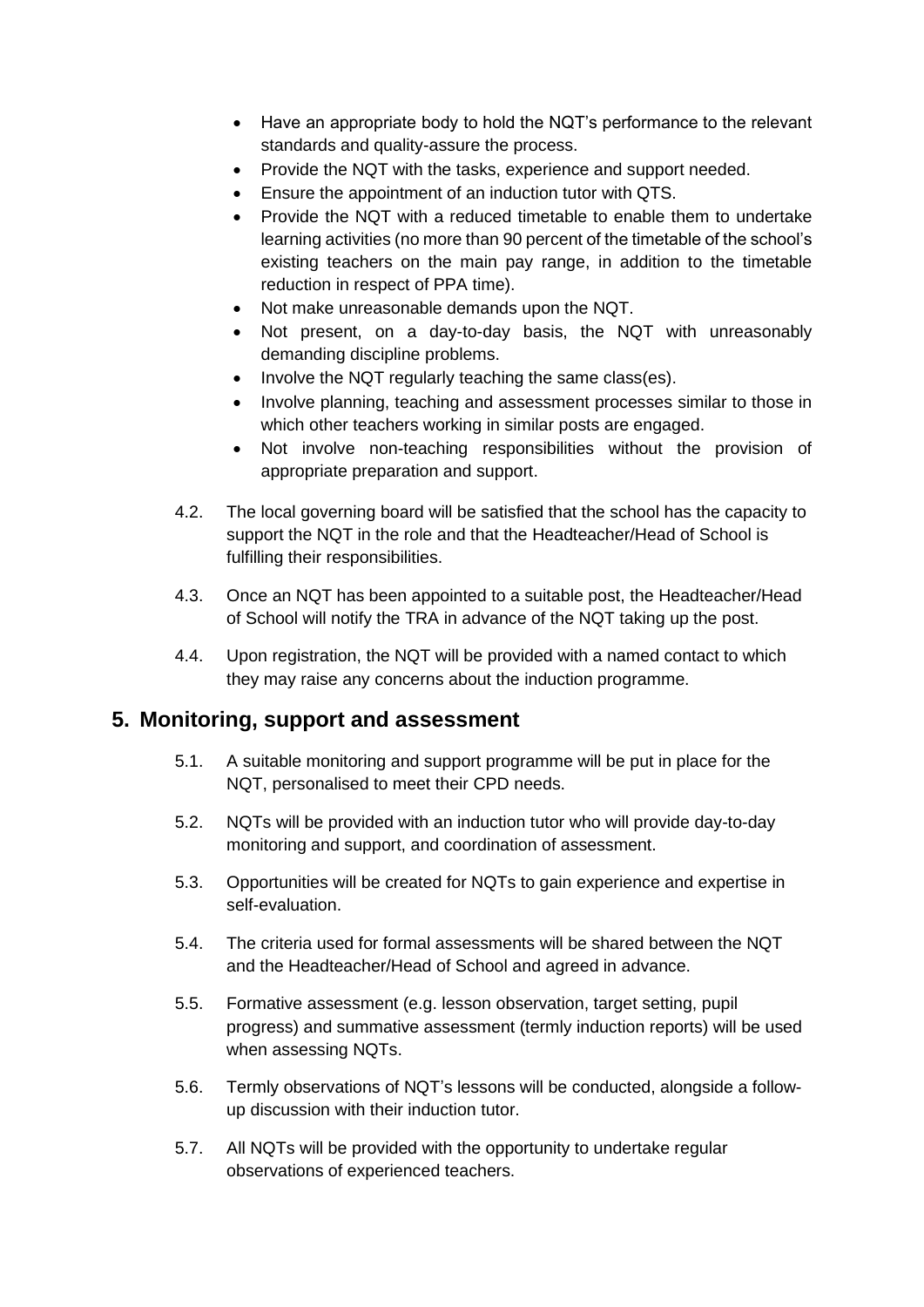- 5.8. All teachers who have a part in the NQT's development will be responsible for assessing the NQT, so to gain a reliable overall view.
- 5.9. Termly assessment reports will give details of:
	- Areas of strength.
	- Areas requiring development.
	- Evidence used to inform judgement.
	- Targets for coming term (i.e. 'smart' targets).
	- Support to be provided by the school.

#### **6. Completing the induction period**

- 6.1. NQTs will have completed their induction period when they have served:
	- The full-time equivalent of the standard school year (usually three terms); or
	- A reduced period as agreed with the Headteacher/Head of School and the TRA, based on previous teaching experience; or
	- An extended period as a result of absences occurring during the period; or
	- An extension following a decision by the appropriate body or the appeals body.
- 6.2. The appropriate body will make the final decision as to whether or not an NQTs' performance against the relevant standards has been satisfactory, taking into account the recommendations of the Headteacher/Head of School.
- 6.3. The appropriate body will make a decision within 20 working days of receiving the Headteacher/Head of School's recommendation. They will then send written notification within three working days of reaching the decision to the NQT and the Headteacher/Head of School.
- 6.4. If the decision is taken to extend the period of induction, the NQT will be informed of their right to appeal against this decision and provided with the name and address of the TRA. Any appeal will be notified within 20 working days or the appeal will be deemed to have expired.
- 6.5. Failure to complete the induction period will mean an NQT is no longer eligible to be employed as a teacher in a maintained school.
- 6.6. Where an NQT fails induction and gives notice that they do not intend to exercise their right to appeal, or when the time limit for an appeal expires, the school will dismiss the NQT within 10 working days.
- 6.7. If the appeal is heard but not upheld, the school will dismiss the NQT within 10 days of receiving the outcome of the hearing.
- 6.8. The NQT's name will then be held on the list of persons who have failed to satisfactorily complete an induction period by the TRA.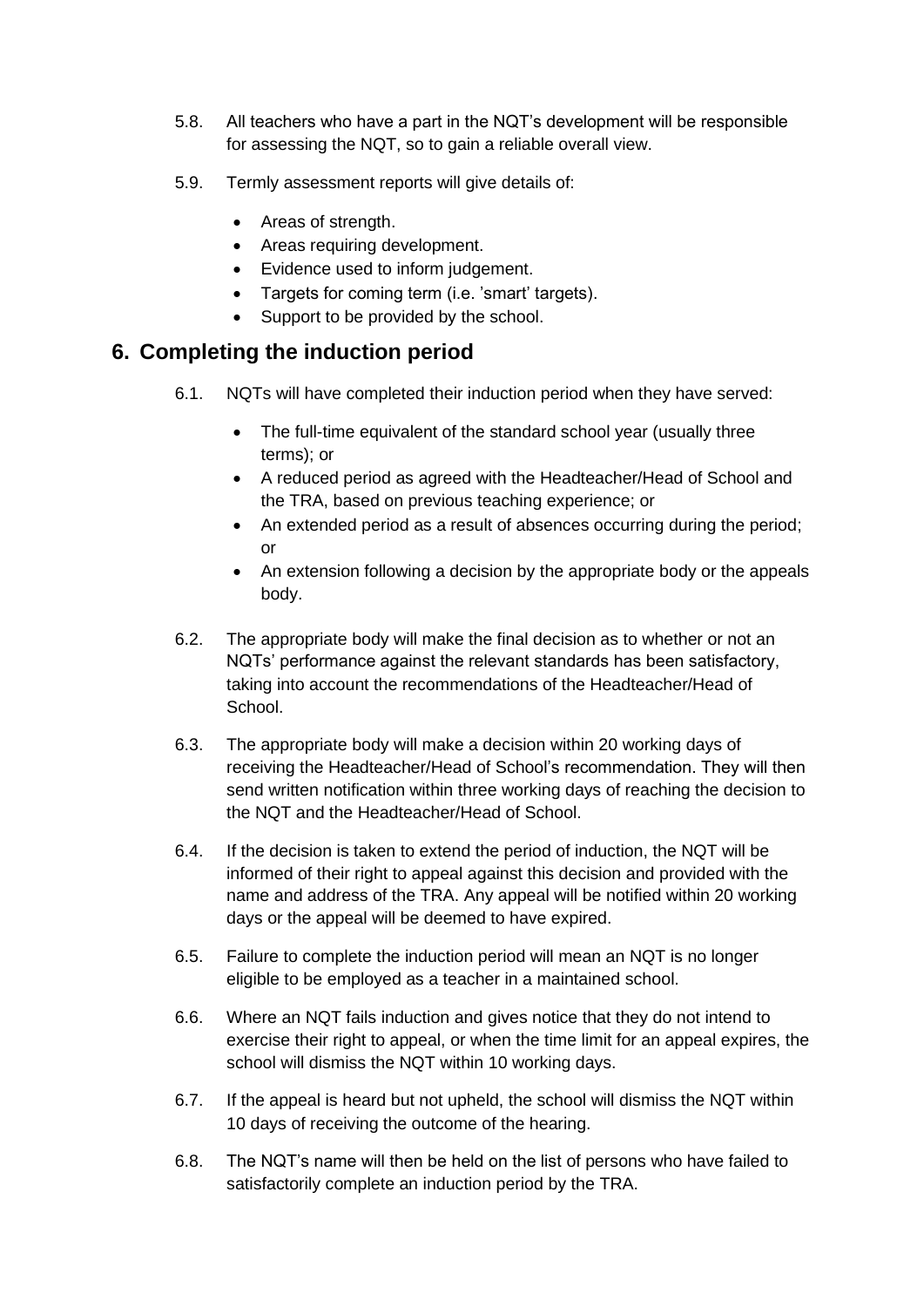# **7. Record keeping**

- 7.1. Records will be kept in accordance with the school's GDPR Compliant Records Management Policy.
- 7.2. Assessment forms will be signed by the Headteacher/Head of School and submitted to the appropriate body in a timely manner.
- 7.3. Assessment forms will be completed at the end of each formal assessment period, stating the date an NQT's employment began, how much of the period has been completed, and any changes in work patterns and absences.
- 7.4. The TRA keeps records of all submitted appeals and will be contacted as needed.
- 7.5. Assessment reports will be retained for six years, as recommended by the DfE.
- 7.6. NQTs will be advised by the school to retain their original copies of assessment reports.

# **8. Confidentiality**

- 8.1. The induction process and assessments will be not be shared with others involved in the process and will be treated as confidential.
- 8.2. All NQTs will be made aware of who has been granted access to their assessments.
- 8.3. The local governing board are allowed to request termly general reports on the progress of an NQT but cannot automatically have access to this information. The only exception to this is when an NQT has a concern about an assessment, which would require the local governing board to access the assessment forms to review the situation.

# **9. Special circumstances**

- 9.1. To recognise the experience of teachers who already have significant teaching experience, appropriate bodies have discretion to reduce the length of the induction period to a minimum of one term; however, the NQT can still serve a full induction if they wish.
- 9.2. The appropriate body also has discretion to reduce the prescribed induction period by up to 29 days where this is less than a full year and to account for ad hoc absences.
- 9.3. If an NQT is absent for a total of 30 days or more, the induction period will be extended by the aggregate of total days absent.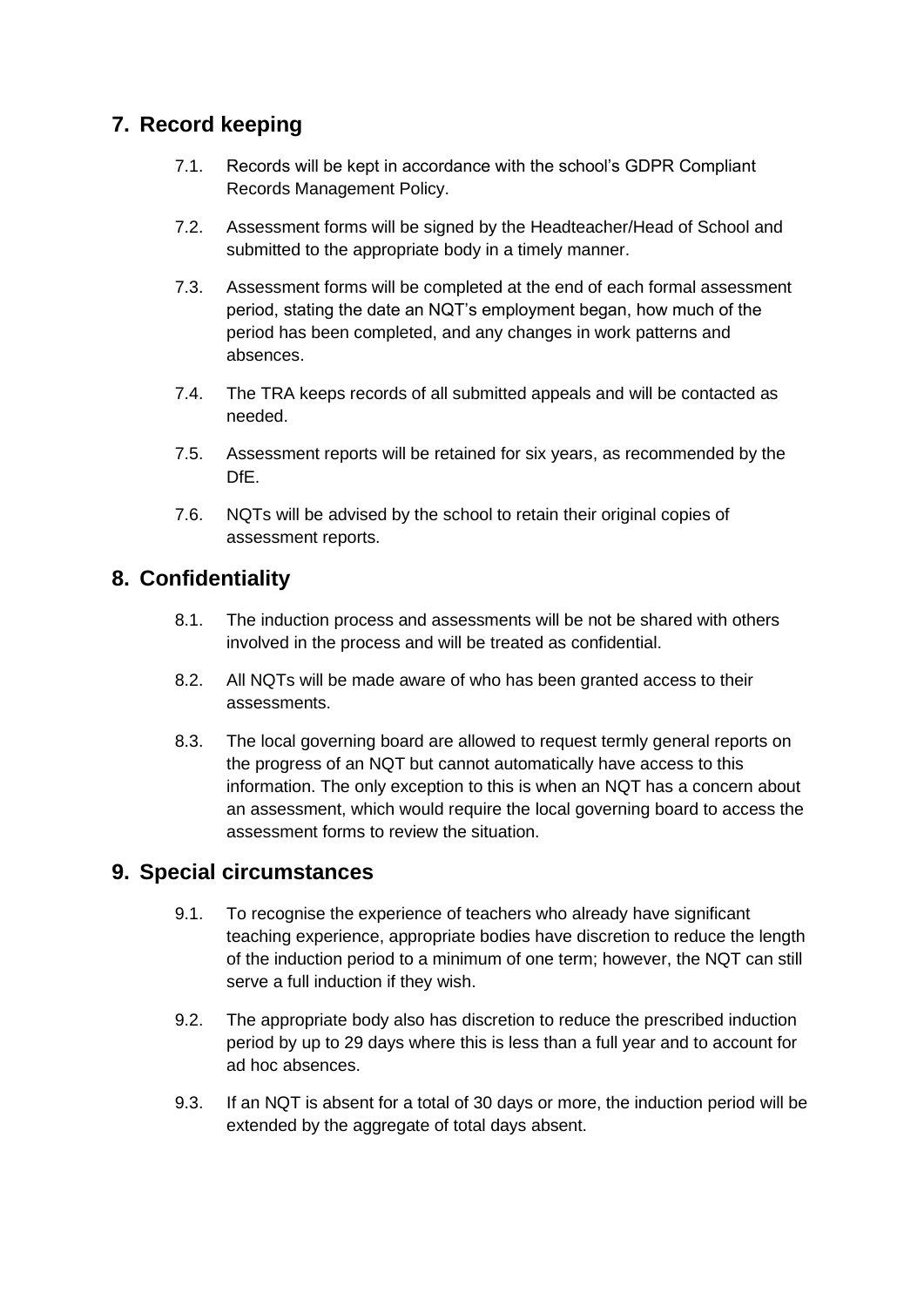- 9.4. NQTs who take statutory maternity leave in their induction period may decide whether their induction should be extended accordingly to meet this purpose. Any outstanding assessments will not be made until the NQT returns to work and has had the opportunity to decide whether to extend induction.
- 9.5. If an NQT chooses not to extend the induction period, their performance will still be assessed against the relevant standards.
- 9.6. The appropriate body has the option to extend the period after induction has been completed where it would be unreasonable to expect the NQT to have demonstrated satisfactory performance.
- 9.7. These may include: illness, personal crisis, disability, a lack of support during induction etc.
- 9.8. If an NQT leaves the school before completing their extension, an interim assessment form will be completed by the Headteacher/Head of School and the appropriate body notified.
- 9.9. In circumstances where an NQT may be unable to, or chooses not to, complete their extension period in the same school, the minimum period of employment will still be served as the NQT will be working in a new school.
- 9.10. In circumstances where records have been lost due to an error or a data loss which is through no fault of the concerned teacher, the appropriate body has the discretion to decide if the NQT can be exempt from induction.
- 9.11. The appropriate body will ensure that every avenue has been explored to recover the missing data or identify an audit trail before making such a decision.
- 9.12. In reaching its decision, the appropriate body will consider the strength of evidence that an error has occurred or that records are missing or lost.
- 9.13. The appropriate body will also account for any evidence that the teacher has demonstrated they have performed satisfactorily against the relevant standards on the basis of evidence from the teacher's pervious performance management reviews, and where appropriate, the most recent performance management review statements.
- 9.14. For NQTs completing induction in more than one school simultaneously:
	- The separate contracts are added together to calculate the number of days of the induction period; each contract must meet the minimum period criteria.
	- One Headteacher/Head of School acts as the lead and will fulfil duties and responsibilities as outlined in this policy.
	- One appropriate body will also take the lead in making the decision and is also responsible for gathering evidence from other appropriate bodies who are involved in the process.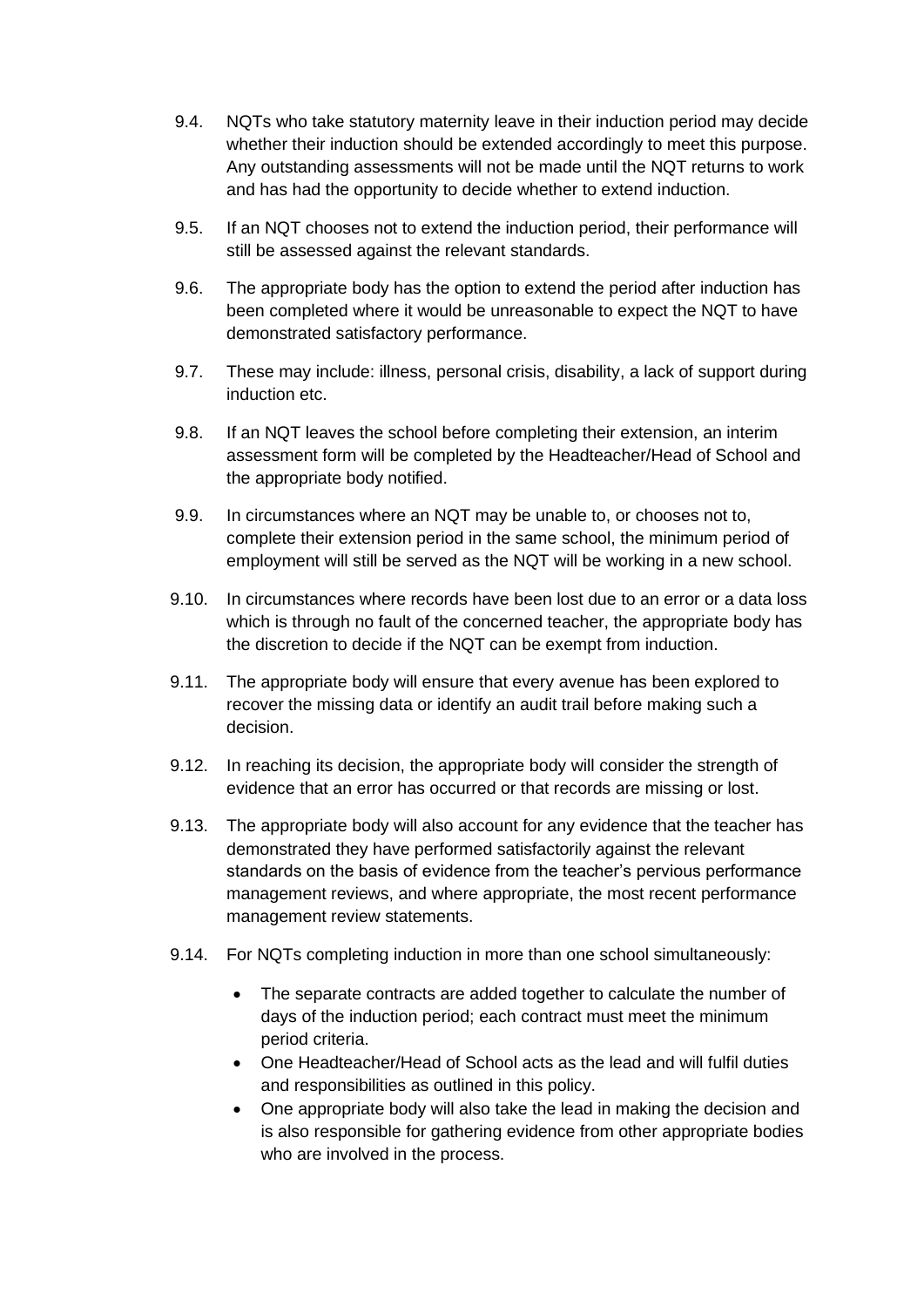# <span id="page-11-0"></span>**10. Unsatisfactory progress and appeals**

- 10.1. Additional monitoring and support measures will be put in place when an NQT is not making satisfactory progress, such as holding meetings between the NQT and the Headteacher/Head of school, organising refresher training and providing more guided supervision. The appropriate body and the Headteacher/Head of school will be satisfied that:
	- Areas of improvement have been correctly identified.
	- Appropriate objectives have been set to guide the NQT to perform against the relevant standards.
	- An effective support program is in place to help the NQT improve performance.
- 10.2. When there are still concerns about the NQT's progress following intervention, the Headteacher/Head of school will explain to the NQT the consequences of failure to complete the induction period satisfactorily, and also discuss the following with them:
	- The identified weaknesses
	- The agreed objectives set in order to have them satisfactorily complete the induction to the required standards
	- Details of additional support put in place
	- Evidence used to inform the judgement
	- Details of the improvement plan for the next assessment period
- 10.3. If there are serious capability issues, capability procedures may be instigated before the end of the induction, which may lead to dismissal. This does not prevent them from completing their induction at another school.
- 10.4. If the NQT has had their induction extended or has failed it, the appropriate body will inform the NQT of their right to appeal and the time limit for doing so.

#### <span id="page-11-1"></span>**11. Monitoring and review**

- 11.1. The local governing board is responsible for reviewing this policy annually.
- 11.2. The effectiveness of this policy will be monitored and evaluated by all members immediately.
- 11.3. Any changes to this policy will be communicated to all members of staff.
- 11.4. The next scheduled review of this policy is March 2022.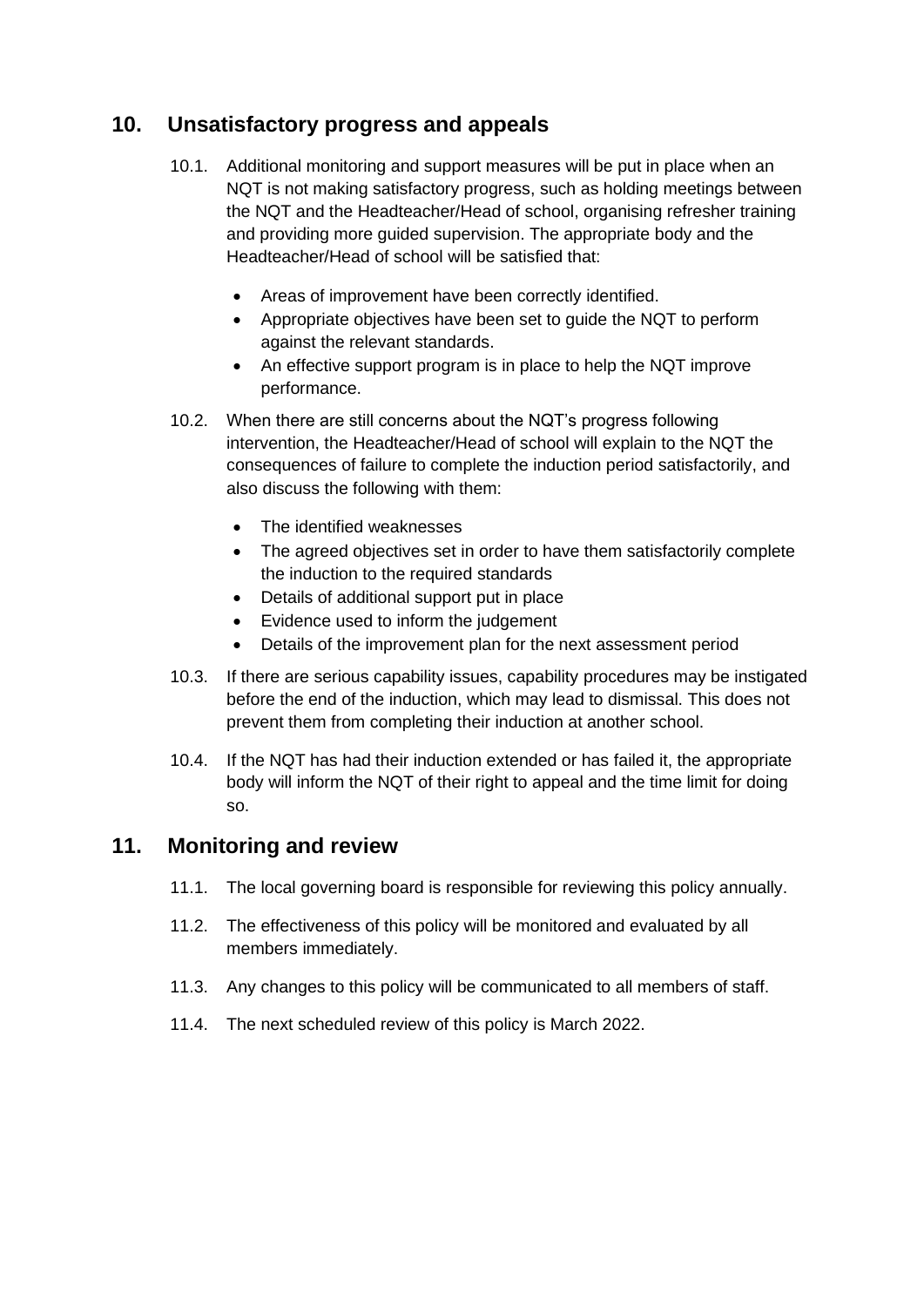# **Appendix**

# **Exemptions**

The following lists where a qualified teacher may be employed by the school without having satisfactorily completed an induction period:

| <b>Exemption</b>                                                                                                        | <b>Explanation</b>                                                                                                                                                                                                                                                                      |
|-------------------------------------------------------------------------------------------------------------------------|-----------------------------------------------------------------------------------------------------------------------------------------------------------------------------------------------------------------------------------------------------------------------------------------|
| A person who was already a qualified teacher<br>on 7 May 1999.                                                          | A teacher who gained QTS on or before<br>7 May 1999 (even if they did not take up their<br>first post until after September 1999).                                                                                                                                                      |
| A person currently undertaking a period of<br>induction.                                                                | A teacher who is serving his or her induction<br>period in a permitted setting, including periods<br>which have been extended (including those<br>who have completed an induction period in<br>England or Wales and are awaiting the<br>decision of the appropriate body).              |
| A person waiting for the outcome of an appeal<br>having not performed satisfactorily against the<br>relevant standards. | A teacher who is waiting for the outcome of an<br>appeal against a decision that they have failed<br>to perform satisfactorily against the relevant<br>standards.                                                                                                                       |
| A person employed on a short-term supply<br>basis, without undertaking induction.                                       | A teacher who is employed as a short-term<br>supply teacher (working periods of less than<br>one term). This can only be done for five years<br>after the date of award of QTS.                                                                                                         |
| A person employed part-time as a supply<br>teacher whilst also undertaking induction.                                   | A teacher who is employed as a short-term<br>supply teacher on a part-time basis but who is<br>concurrently serving induction. Please note<br>that the five-year limit (see above) does not<br>apply to teachers in this situation.                                                     |
| A person who has satisfactorily completed<br>induction, probation, or the equivalent in<br>certain other countries.     | The countries are Wales, Scotland, Northern<br>Ireland, Gibraltar, Jersey, Guernsey, Isle of<br>Man, and Ministry of Defence (MoD) Schools<br>in Germany or Cyprus (these are known as<br>MoD Schools, and were formally known as<br>Service Children's Education (or SCE)<br>Schools). |
| A person who trained in England, and then<br>subsequently first worked as a teacher in<br>Wales (before 2003).          | A teacher who gained QTS in England on or<br>after 7 May 1999 but before 1<br>April 2003, and who, subsequently, took up<br>their first post in Wales and who has served at<br>least two terms towards their induction.                                                                 |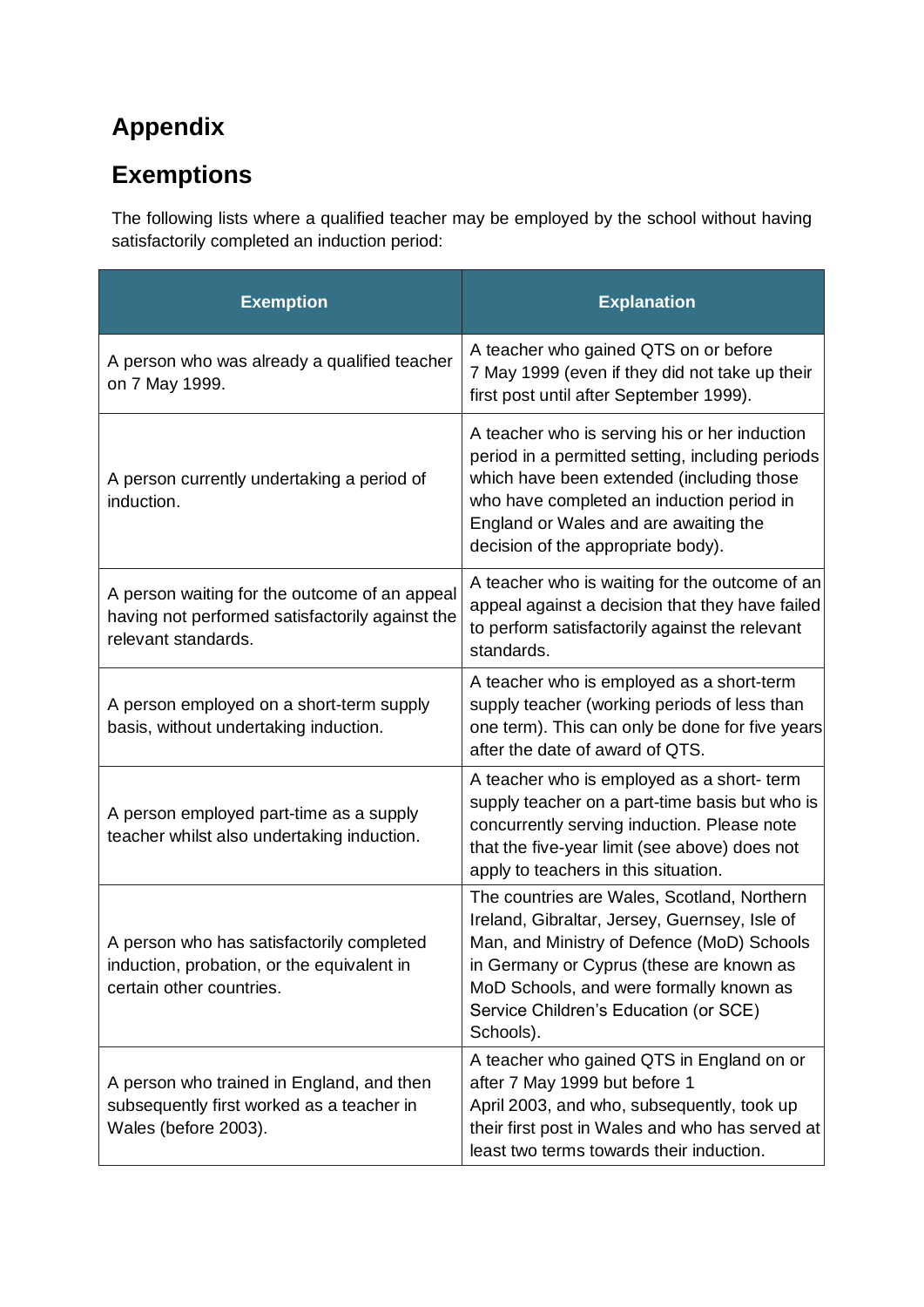| <b>Exemption</b>                                                                                                                                                                                                                       | <b>Explanation</b>                                                                                                                                                                                                                                                                                                                                                                                                                                                                                                                                                                   |
|----------------------------------------------------------------------------------------------------------------------------------------------------------------------------------------------------------------------------------------|--------------------------------------------------------------------------------------------------------------------------------------------------------------------------------------------------------------------------------------------------------------------------------------------------------------------------------------------------------------------------------------------------------------------------------------------------------------------------------------------------------------------------------------------------------------------------------------|
| A person from the European Economic Area<br>(EEA) (who falls within Part 2 and Chapters 1,<br>2 and 4 of Part 3 of the European<br>Communities (Recognition of Professional<br>Qualifications) Regulations 2007(b)).                   | A teacher from the EEA who has applied<br>successfully to the TRA, for QTS, or a teacher<br>from the EEA who has declared successfully<br>to the TRA, to work in England on a temporary<br>basis or teachers who have been granted<br>partial access to the teaching profession in<br>accordance with Part 1 of the European Union<br>(Recognition of Professional Qualifications)<br>Regulations 2015, namely Special Educational<br>Needs (SEND) teachers who are qualified only<br>to teach pupils in SEND specialist schools and<br>specialist units within mainstream settings. |
| A person who became a qualified teacher by<br>virtue of regulation 5 of, and paragraph 12 of<br>Schedule 2 to, the 2003 Qualification<br>Regulations, i.e. certain teachers who gained<br>QTS whilst working in an independent school. | A teacher who has been judged by the<br>TRA, as meeting the specified QTS standards,<br>whilst working in an independent school,<br>where the NQT must have:<br>Been employed by an independent school<br>$\bullet$<br>before 1989; and<br>Gained a specified qualification before<br>$\bullet$<br>1974 or 1989 (dependent upon the type of<br>qualification); and<br>Been employed in an independent school<br>$\bullet$<br>at the time of recommendation, and the<br>recommendation must have taken place<br>prior to September 2004.                                              |
| A qualified overseas-trained teacher from<br>Australia, Canada, New Zealand,<br>or the United States of America.                                                                                                                       | Teachers who have successfully completed a<br>programme of professional<br>training for teachers in Australia, Canada, New<br>Zealand or the USA and who have<br>successfully completed or satisfied any<br>additional conditions required in order to be<br>employed as a qualified teacher on a<br>permanent basis in government-funded<br>schools in that country; and who is not the<br>subject of any decision or pending<br>proceedings that may restrict that person's<br>eligibility to teach in that country.                                                               |